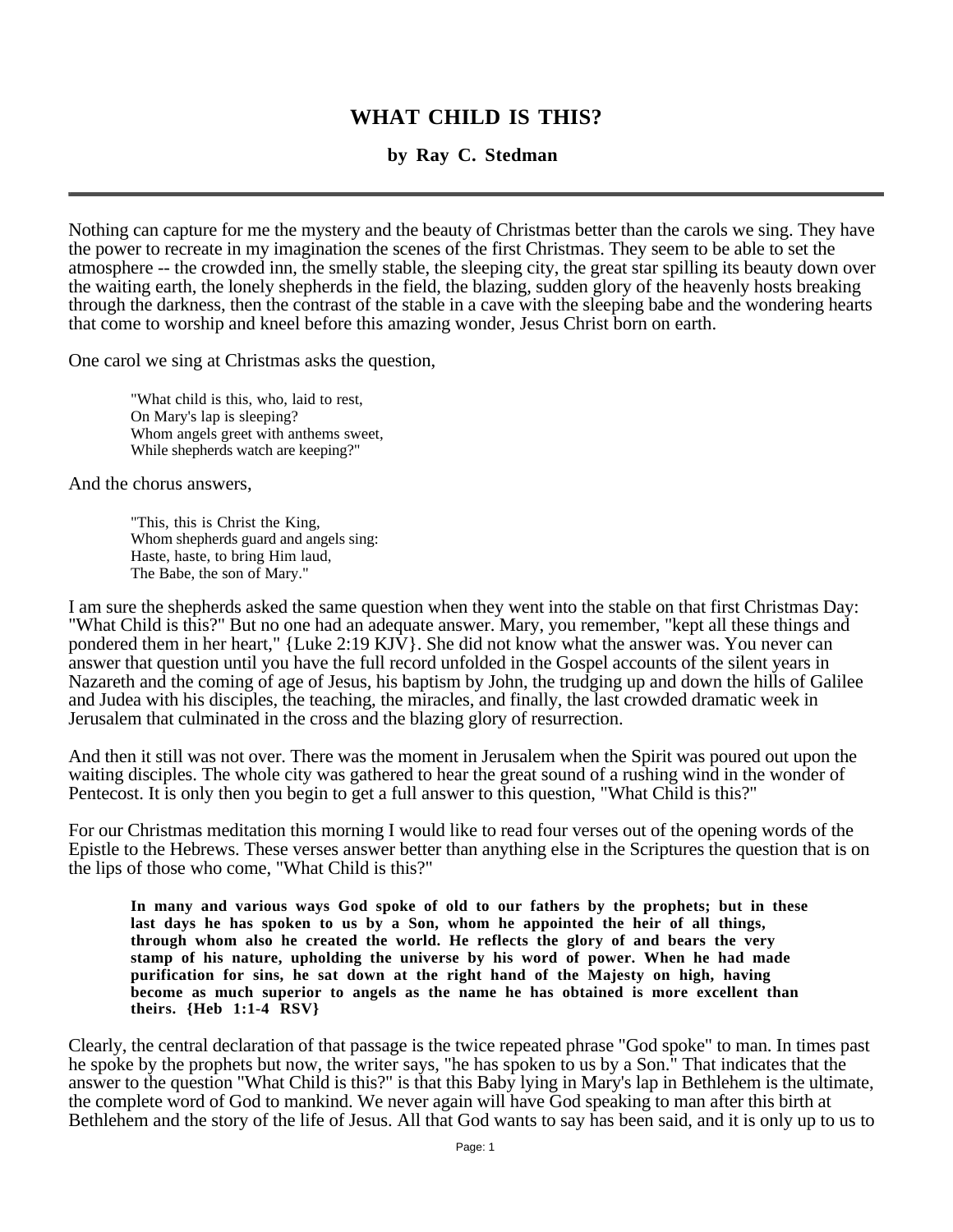hear and to heed what he says. That is why for twenty centuries we have never had another event like this, for God has spoken to us in his Son.

John begins his Gospel on the same note. He says,

**In the beginning was the Word, and the Word was with God, and the Word was God. ... all things were made by him and without him was not any thing made that was made. {John 1:1, 1:3 RSV}**

**And the Word was made flesh, and dwelt among us, (and we beheld his glory, the glory as of the only begotten of the Father), full of grace and truth. {John 1:14 KJV}**

In the passage in Hebrews the writer surrounds this statement that Jesus is the word of God with certain phrases that give five great reasons why the child at Bethlehem is God's final word to men. I want to simply point them out to you and we will let that be the basis of our meditation.

The first one is in the very first sentence,

#### **In many and various ways God spoke of old to our fathers by the prophets. {Heb 1:1 RSV}**

When you open the Old Testament you are reading the Word of God spoken to the fathers by the prophets. And it is a fascinating version. I hope you have come to understand and really value the Old Testament. What a marvelous book! How many different ways God spoke in that book -- in dreams, in visions, in sudden appearances -- in that wonderful act of inspiration that nobody fully understands where somebody speaking the words that come to his mind and heart is uttering the words of God.

And it comes to us in many different forms, as the writer of Hebrews says. You open Genesis and you have first, the very straightforward but majestic and moving tale of creation, of the fall, and of the flood. This is followed by the simple narrative of the lives of the patriarchs, Abraham, Isaac, and Jacob. Then the story of Moses and the Exodus, and the thunderings of the Law, coming at last to the sweet singing of the Psalmist, the homespun wisdom of Proverbs, and the delicate tenderness of the Song of Solomon. Then the rest of the Old Testament is filled with the exalted visions of the prophets, these mighty men who spoke to times of crisis in the nation and yet lifted their eyes up and saw far beyond the horizons of time to great events that God was going to bring into being when the seasons rolled around.

Yet, when you finish the book, and you have heard all the matchless oratory of the prophets, you still realize that God's voice has not answered the deep questions of the human heart. It is only when you open the Gospels and begin to read of Jesus, who he was, what he did, where he went, what he said, how he acted, how he lived and the way he handled situations, that all the utterance of the prophets begins to merge into one great voice and we get God's final word to mankind. That is why I love the Sermon on the Mount so. I think it is the greatest message men have ever been privileged to hear. I hope you will spend 1979 studying it, reading again this marvelously condensed and purified statement of all that God wants man to know about life.

Not far away from where I used to live in Montana is what is called "The Three Forks" of the Missouri River, the place where three rivers flow together to form the Missouri. They rise up in the mountains in the western part of the State of Montana and they form this great river, the Missouri, that flows on down through Montana and then into North Dakota, South Dakota, through Missouri, and join the Mississippi along with the Ohio. Altogether this forms the greatest river system and drainage network that the world knows anything about. Now all these rivers drain out of hills and valleys and mountain ranges that are far separated from one another, and I always think of that when I think of the way the Old Testament has flowed together to form the one great voice that speaks in the New. All the various themes that God introduces to mankind in the Old Testament are brought together in the voice of Jesus. He is God's final word to man, greater than the prophets, fulfilling everything they have written.

Then the writer here points out that it is a greater word because Jesus forms, he says, the boundaries of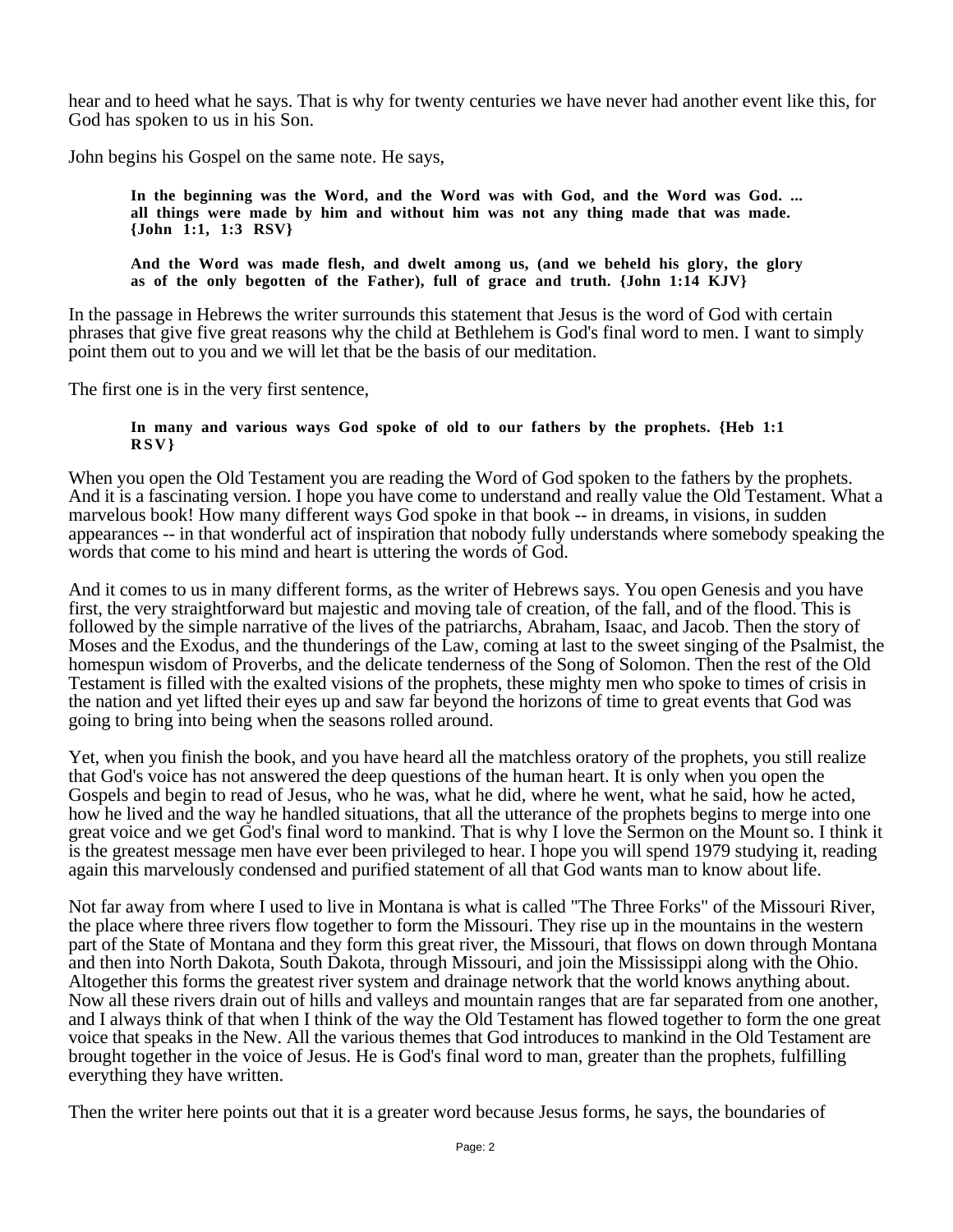### history,

#### **... but in these last days he has spoken to us by a Son, whom he appointed the heir of all things, through whom also he created the world. {Heb 1:2 RSV}**

Now there is the beginning in the past: "He created the world"; there is the end of the future: He is "the heir of all things." When the writer says that he is looking on to the end of time. Every now and then someone says to me, "Where is all of this going to end? Are we in the last days? Is this the time when God is going to bring human history to a jolting, crashing end?" The answer, of course, is, "Maybe." But there is coming an end. If you want to know what it is, read what Jesus says: Read Matthew 24; read Luke 21; read Mark 13. There you have the words of the Son of God himself as to what is going to happen. It will all end, he says, when the Son of Man returns in his glory and establishes his kingdom upon the earth. He is awaiting us there at the end of time. He is "the heir of all things."

But he is not only the end of the future, he is the beginning of the past. Look backwards to the very creation and there you find him. The most wonderful thing that the Christmas story brings before us is this almost unbelievable statement that the Baby who lies in Mary's arms in a smelly cave in Bethlehem is the One who created the entire universe.

These nights I have been enjoying soaking in the hot tub out in our back yard and I have had an opportunity to study the winter sky as never before. I have watched Orion striding through the heavens, and the planet Venus as it visibly moves across the sky, and remembered that man is now trying to discover what is going on on Venus. We have launched some of these contraptions to go up there and report back to us what is happening. It is fascinating to watch Venus and imagine those machines, made on earth by the lowest bidder, and wonder if they are going to make it as they circle the planet.

But the thing that is most amazing of all is to remember that all that vast universe with its teeming millions of galaxies -- it takes hundreds of thousands of light years to cross even one of them -- was brought into being by the hand of the One who lies as a Babe at Mary's breast in Bethlehem! That is the universal testimony of Scripture, by prediction in the Old Testament, by the statement of the Gospels, and by the declaration of the apostles afterward. The whole of the Christian society came to recognize that great truth that the One who lay there in Bethlehem was the Creator of the world. He brackets all of time; Jesus stands at the end of every path upon which every creature and every human being who ever lived travels.

Now, not only that, but the writer of Hebrews says that Jesus is the complete word of God because he is the master of the present as well. He puts it this way,

#### **He reflects the glory of God and bears the very stamp of his nature, upholding the universe by the word of his power. {Heb 1:3 RSV}**

That is an amazing statement. It is put in the present tense, saying that he is the One who is keeping things going right now.

Stanford University, nearby, is the site of the Stanford Linear Accelerator, that mighty two-mile long atom smasher that runs back into the hills. It is a great lever with which scientists hope to pry the lid off the secrets of matter and discover what is in the miniature world of the atom, the neutron, and the proton, etc. And some amazing things are coming out. They are finding secrets they never knew existed, they are discovering a complexity they never dreamed of, and they are finding particles that they cannot even invent enough names for. But one thing they are consistently discovering is that there is some strange force that holds everything together. They do not know what to call it, and they do not know how to identify it. They talk about a kind of "cosmic glue" that holds things together. Isn't it fascinating that here in the Word of God you have that exact kind of terminology used of Jesus of Nazareth! If you want a name for the force that holds the universe together it is very simple: His name is Jesus. He sustains the universe by the word of his power, or as Colossians puts it, "all things are held together by him," {cf, Col 1:17b RSV}.

That is not only true of the physical universe, including our bodies and all that we are, but it is true of all the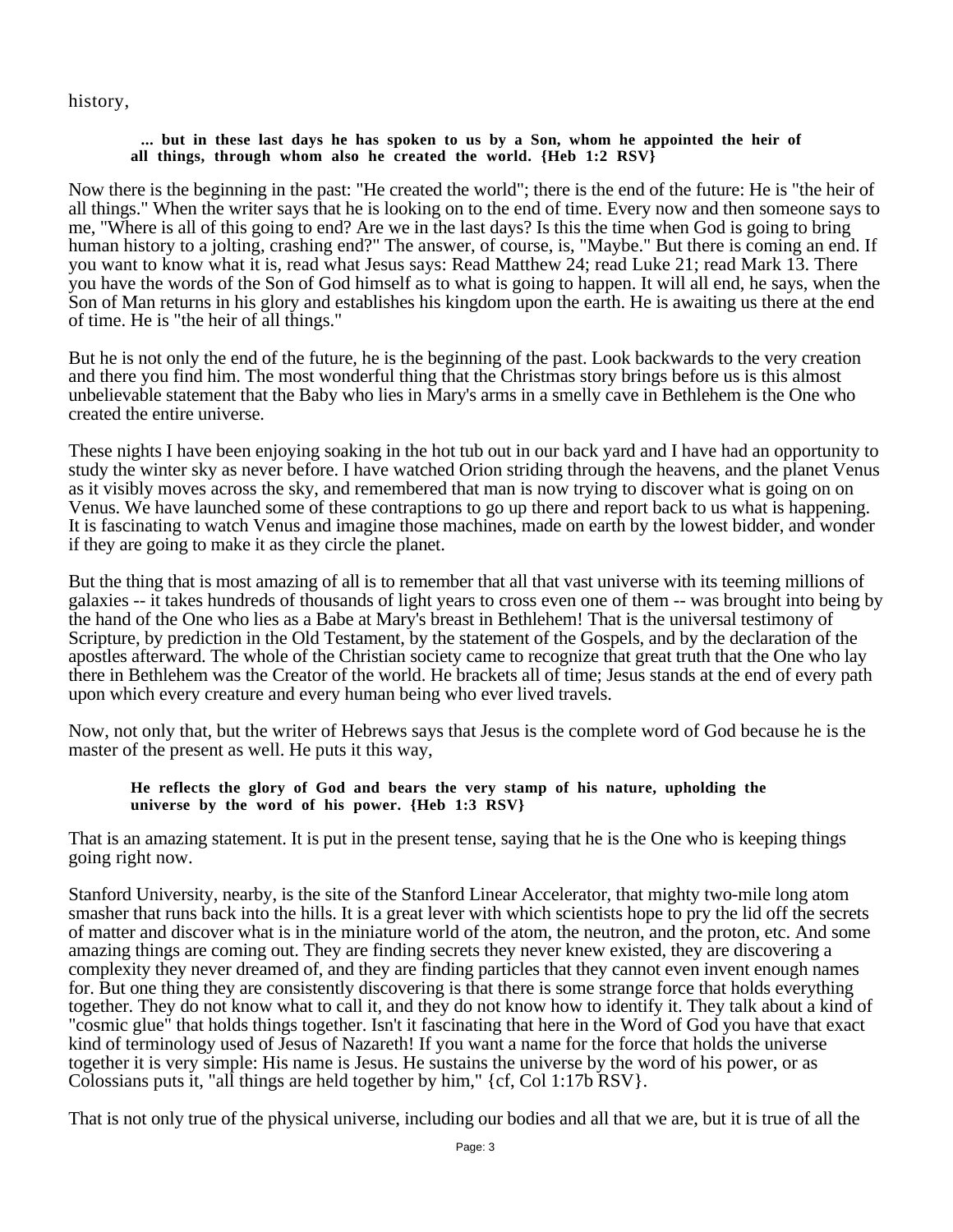other forces and powers in the universe -- physical, psychological, social, spiritual, whatever, -- he is in charge of them all. After the resurrection, when our Lord appeared to the disciples by the Sea of Galilee, in the most forthright terms, simple, artlessly, he said to them, "All power is given unto me in heaven and in earth" {Matt 28:18b KJV} means he not only controls all the physical forces of the planet and the universe, but he controls all the events that occur upon them. This is something Christians tend to forget. We get so used to seeing things through the secular eyes of the media, and other propaganda forces around us, that we forget that behind the events that fill the pages of our newspapers is a mighty controlling hand that is blending them all together, permitting some things to happen, restraining other things.

I have just been reading for my own enjoyment the story of the life of General Douglas MacArthur. It has been recalling to my mind those turbulent days of World War II when he was the Commander in Pacific; then his moving on to Japan where he became virtually the Emperor; then the days of the Korean War where MacArthur was the Commander there. It has been fascinating to me to relive those days and remember the headlines and the events that seemed so important and significant to us at the time. I remember how angry the whole nation became at President Truman when he dismissed MacArthur, and the tremendous, ecstatic response the General received when he returned, first in San Francisco and later in New York. The whole nation was almost groveling at his feet.

And yet, as I read, those events seem far away and insignificant now. They do not seem to have much bearing on today. I know that these events that capture our attention today are likewise going to seem faded and trivial soon. Now many people are mad at President Carter because of what we regard as the betrayal of Taiwan, but it will all pass. We will soon see these as apparently insignificant events again. Yet they are not without meaning. The Bible tells us a mighty hand is shaping the destiny of nations and of individuals. All of these things have been in the power of him who sustains the universe by the word of his power.

Then the writer takes us even deeper, not only to these physical matters, these external visible things, but he takes us back now into the very depths of the human dilemma -- the problem of human evil. He says,

#### **When he had made purification for sins, he sat down at the right hand of the Majesty on high. {Heb 11:3b RSV}**

Jesus is the final and complete word of God to man because he has solved the deepest problem in human life - the problem of human sinfulness. Everybody today is asking, in the face of some of the tragic things that are happening, "What's wrong with humanity? What's wrong with life? Why is the world in a continual mess? Why are our papers filled with murder and violence and hate and corruption and darkness?" We were all shocked by Jonestown, and by the murders of Mayor Moscone and Supervisor Milk. We were aghast with horror reading last night of a woman who drove her car onto the steps of the Statehouse in Trenton, New Jersey, and threw the head of her mother, wrapped in a plastic bag, at a policeman. Why all this murder and violence and evil? The answer of Scripture universally is, "Man's sin," or, to put it even more realistically, and more helpfully, to us, "Man's selfishness." That is what lies at the root of it all, the terrible taint that all of us possess that can never be washed away by our own efforts. Like Lady Macbeth, there are times we all want to cry out, "Out damned spot!" Yet it is never gone.

The amazing declaration of Scripture is that the reason the Creator of the world became the Babe of Bethlehem was that he might make purification for human selfishness, that he might solve the insoluble problem, and wash away the unwashable stain. The good news of Christmas, of course, is that every one of us who has found Christ, who has come to him, and who follows him finds again and again that he has the power to cleanse us. He has the power to put away the guilt of the past, whether it is the past 50 years of life or the past five minutes of time. He has the power to cleanse it, and wash it away, and to set us on our feet again with a clean slate and a fresh page to write on every day, to live life again in the power and the grace of the living God. Now, that is the greatest message of all. When he had made purification for sins (what agony, what terrible hurt is involved in that phrase), he sat down at the right hand of the Majesty on high." Jesus is Lord: this was the early creed of the Church and it is the creed of all who come to know him now. He has solved that desperate problem of human life; he is in control and in charge of all human events.

I have always loved the words of the poet, James Russell Lowell, who puts it this way: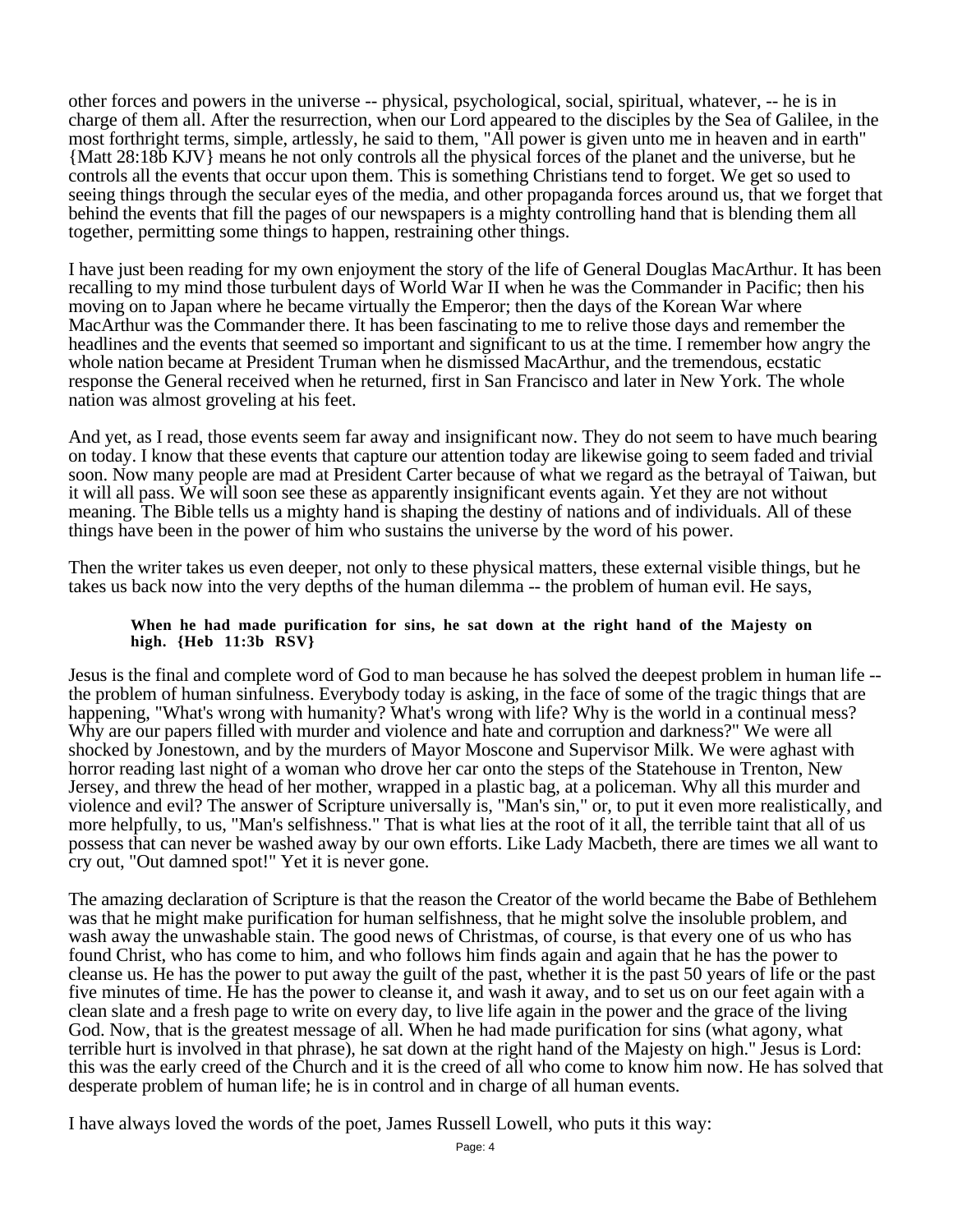Though the cause of evil prosper, Yet 'tis truth alone 'tis strong; Truth forever on the scaffold, Wrong forever on the throne. Yet that scaffold sways the future, And behind the dim unknown Standeth God within the shadows, Keeping watch above his own.

The writer of Hebrews says the final reason why Jesus is God's last word to man is that he has won the right to the worship of all creation,

#### **... having become as much superior to angels as the name he has obtained is more excellent than theirs. {Heb 1:4 RSV}**

We always associate angels with Christmas. The angel chorus sang the praises of the Baby to the shepherds on that wonderful night when the heavens were opened, but they also are the ones who gather around the throne of the Lamb in the book of Revelation and give praise and glory to him.

I want to read that account now that we might have it before us. It is found in the 5th chapter, Verse 6, where John says:

**And between the throne and the four living creatures and among the elders, I saw a Lamb standing, as though it had been slain, with seven horns and with seven eyes, which are the seven spirits of God sent out into all the earth; and he went and took the scroll from the right hand of him who was seated on the throne. And when he had taken the scroll, the four living creatures and the twenty-four elders fell down before the Lamb, each holding a harp, and with golden bowls full of incense which are the prayers of the saints; and they sang a new song, saying, "Worthy art thou to take the scroll and to open its seals, for thou wast slain and by thy blood didst ransom men for God from every tribe and tongue and people and nation, and hast made them a kingdom and priests to our God, and they shall reign on earth." Then I looked, and I heard around the throne and the living creatures and the elders the voice of many angels, numbering myriads of myriads and thousands of thousands, saying with a loud voice, "Worthy is the Lamb who was slain, to receive power and wealth and wisdom and might and honor and glory and blessing!" And I heard every creature in heaven and on earth and under the earth and in the sea, and all therein, saying, "To him who sits upon the throne and to the Lamb be blessing and honor and glory and might for ever and ever!" And the four living creatures said, "Amen!" and the elders fell down and worshiped." {Rev 5:6-14 RSV}**

That is the closing scene of all time. That is the one great event toward which the whole creation moves. All the events that crowd our newspapers are working out in some strange way, more mysterious than we can imagine, the end that is described here. Therefore, Christmas means to us the most momentous event the ages have ever seen, when the Lord of Glory became the Babe of Bethlehem in order that we might be delivered from our selfishness. That is what Christmas is all about. It is the opportunity for love to break out in our families, in our homes, among our friends, wherever we are, that the back of evil might be broken in our individual lives and we be set free to be the loving creatures God made man to be. That is why Christmas is always associated with warmth and love and joy and forgiveness, with healing and beauty and light and glory.

I hope, as we close this service, that the gratitude of your hearts will express in your own way in words to God what it means to you to have had the Son of God born in your heart as he was born in the stable at Bethlehem.

Though Christ a thousand times in Bethlehem be born, Until he is born within your heart